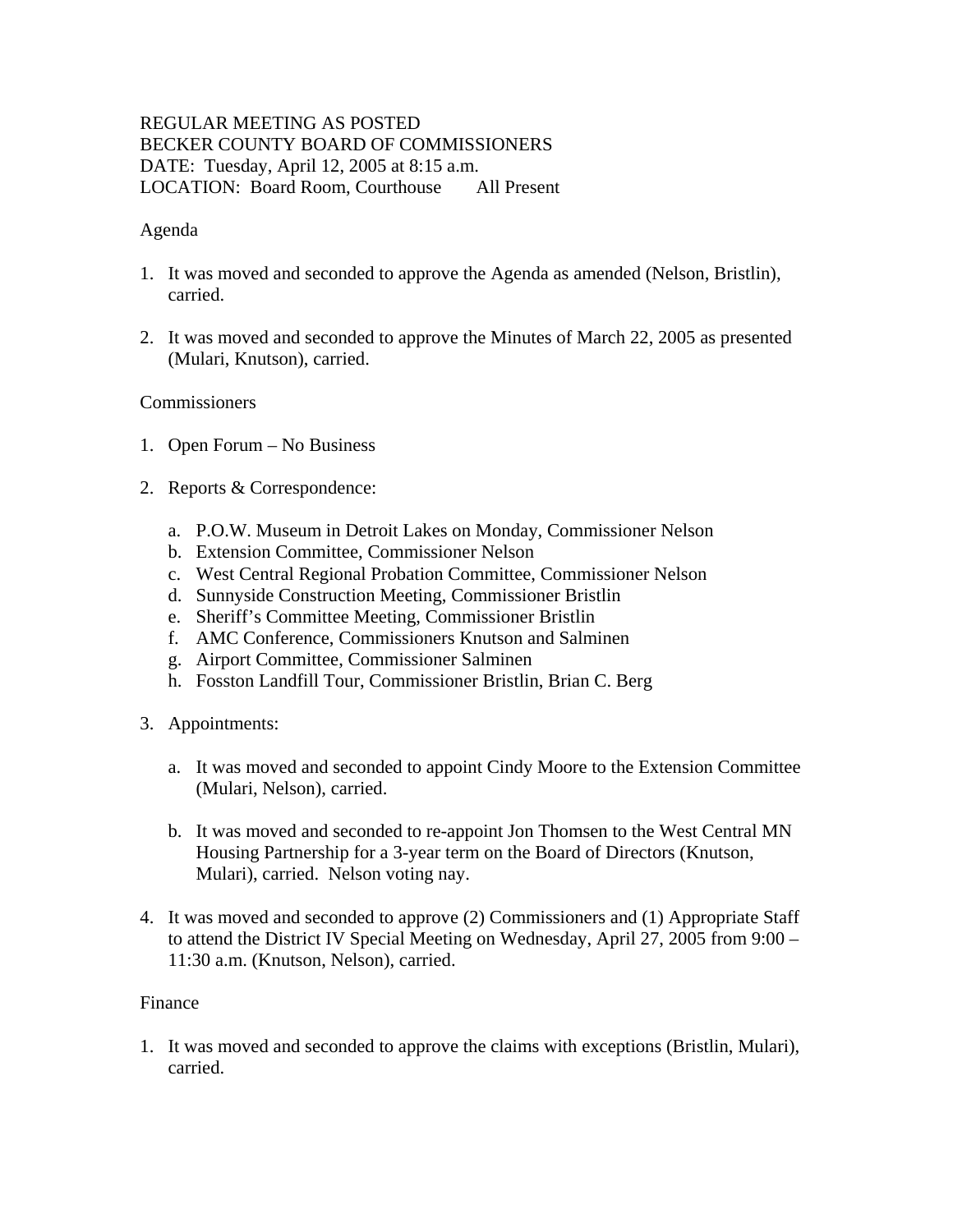- 2. It was moved and seconded to approve to pay lease payments for a Volvo Backhoe on Auditor's Warrants as they are setup as a monthly re-occurring payment (Mulari, Bristlin), carried.
- 3. Sheriff Requests will be handled on the Sheriff's agenda.
- 4. It was moved and seconded to accept the bid for demolition and approve the contracting of an asbestos inspector for the house located at 321 W. State Street, Detroit Lakes, MN. (Bristlin, Knutson), carried.
- 5. It was moved and seconded to approve the request for a software program for tracking personnel information for Human Resources at the cost of \$4,011.50 (Nelson, Mulari), carried.
- 6. It was moved and seconded to accept the proposal for the Transit Building from Lightowler, Johnson & Assoc. and to pay the architectural fee of \$13,250 (Bristlin, Knutson), carried.
- 7. It was moved and seconded to approve the contract lease of a copier from Liberty Business (Mulari, Bristlin), carried.
- 8. It was moved and seconded to pass Resolution No. 04-05-1G, approving to fill a vacancy at Human Services for a support enforcement aide (Mulari, Bristlin), carried.

## Auditor

- 1. It was moved and seconded to approve the following Seasonal Tobacco License Renewals, 5/01/05 thru 10/31/05: Richard M. Lynch, Hotel Shoreham, Inc, Lake View Twp.; and Michael R. Levin, Green Valley Golf Course, Cormorant Twp. (Bristlin, Knutson), carried.
- 2. It was moved and seconded to approve the following Annual On/Sale (includes Sunday) Liquor License Renewals, 5/01/05 thru 4/30/06: Richard M. Lynch, Hotel Shoreham, Inc., Lake View Twp.; Gerald L. Hanson, Charlie's Bar & Supper Club, Height of Land Twp.; Patricia J. Maloney, The Pub, Cormorant Twp.; Wayne M. Crawford, Sunlite Bar & Grill, Detroit Twp.; Jeffrey A. Krueger, Horseshoe, Inc. Soo Pass Restaurant & Saloon, covers FACE Festivals and concert events, Inc., Lake View Twp.; Robert E. Beck, Broken Wheel 3, Detroit Twp.; Daniel Tigges, Detroit Country Club Dining, Lake View Twp.; Margaret A. Hanson-Sturdevant, aka. Margo's Restaurant & Bar, dba. The Corner Cantina, Lake View Twp.; Matthew L. Anderson, Tri-Lakes Roadhouse Bar & Grill, Inc., Cormorant Twp.; Resort Management Corp., dba. Forest Hills Golf & RV Resort, Dave Werth, Mgr., Audubon Twp. (Bristlin, Knutson), carried. Nelson abstains.
- 3. It was moved and seconded to approve the Annual Combination On/Off Liquor License Renewals 5/01/2005 thru 4/30/2006: Richard D. Curley, Curley's on Cotton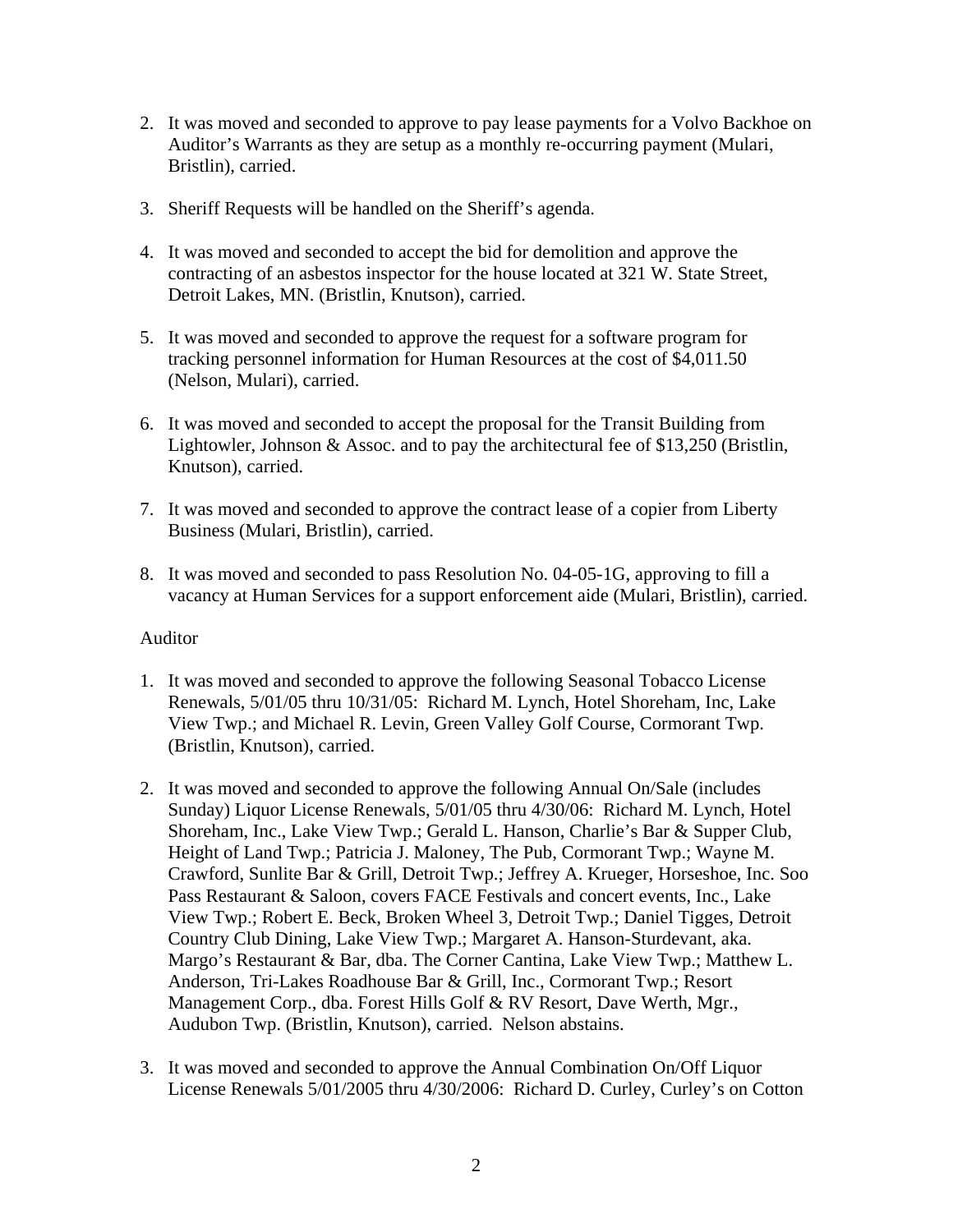Lake, Inc., Erie Twp.; Lance P. Highman, Northern Inn, Toad Lake Twp.; Joy M. McNamara, County 17 Club, Inc. (newly incorporated), Lake View Twp.; Mr. of Osage, Inc., Tommy's Toad Lake Store, Toad Lake Twp. (Nelson, Bristlin), carried.

- 4. It was moved and seconded to approve the Annual Off/Sale Liquor License Renewals, 5/01/05 thru 4/30/06: Gary D. Hesteness, aka: Otis, Inc., dba. Cormorant Bottle Shop, LLC.; Marvin E. Erdmann, owner, Kim R. Bergley, Mgr., The Flyway, dba. The Boondocks, Height of Land Twp.; John (Pete) Johnson, Richwood Off/Sale, Inc., Richwood Twp. (Bristlin, Knutson), carried.
- 5. It was moved and seconded to approve the Annual Wine & Strong Beer License (on sale only) Renewals 5/01/05 thru 4/30/06: Fred W. Brower, Cedar Crest Resort, Maple Grove Twp.; Tamara L, Coats, Coats Mgmt., Inc. dba, OBT/K & T's Pub & Grub, Osage Twp. (Nelson, Bristlin), carried.
- 6. It was moved and seconded to approve the Annual Wine & Strong Beer License (on sale only) new 5/01/05 thru 4/06/06: Beth A. Schupp, Wildflower Golf Course, Lake Eunice Twp. (Bristlin, Nelson), carried.
- 7. It was moved and seconded to approve the Temporary 4-day On/Sale Liquor License, July 22, 23, & 24, 2005 for the Detroit Lakes Lions Club, c/o Jeff Shoemaker, Soo Pass Ranch, Lake View Twp. (Bristlin, Nelson), carried.
- 8. It was moved and seconded to approve the Temporary 4-day On/Sale Liquor License, August 4, 5, 6, 2005 for the Detroit Lakes Lions Club c/o Jeff Shoemaker, Soo Pass Ranch, Lake View Twp. (Bristlin, Nelson), carried.
- 9. It was moved and seconded to approve the following Off/Sale 3.2 Beer License Renewals, 5/01/05 thru 4/30/06: Robert E. Beck, Broken Wheel 3, Detroit Twp.; Marvin E. Erdmann, Flyway LLC, dba. The Bookdocks, Height-of-Land Twp.; Richard M. Lynch, Hotel Shoreham, Inc., Lake View Twp.; Gerald Hanson, Charlie's Bar, Height-of-Land Twp.; Matthew L. Anderson, Tri-Lakes Roadhouse Bar & Grill, Inc., Cormorant Twp.; David L. Coalwell, Highway 59 Store, Detroit Twp.; Margaret A. Hanson-Sturdevant, Margo's Restaurant, dba. The Corner Cantina, Lake View Twp.; John (Pete) Johnson, Richwood General Store, Richwood Twp. (Bristlin, Nelson), carried.
- 10. It was moved and seconded to approve the following Combination On/Off Sale 3.2 Beer License Renewals 5/01/05 thru 4/30/06: Fred W. Brower, Cedar Crest Resort, Maple Grove Twp.; Tamara L. Coats, Coats Management, Inc., dba. OBT/K&T's Pub & Grub, Osage Twp.; Robert W. Miller, Frazee Golf Inc., Burlington Twp.; Richard Lesage, Ice Cracking Lodge, Round Lake Twp.; Wayne M. Crawford, Sunlite Bar & Grill, Inc., Detroit Twp.; David Howard, Deroxe Club, Lake Eunice Twp.; Jeffery A. Krueger, Horseshoe, Inc., Soo Pass Restaurant & Saloon, Covers FACE Festivals & Concert Events, Inc., Lake View Twp.; Ernest H. Swanson, Swanie's Resort, Cormorant Twp.; Richard J. Bartelt, Four Corners, Erie Twp.; Roger L. Nelson, Loon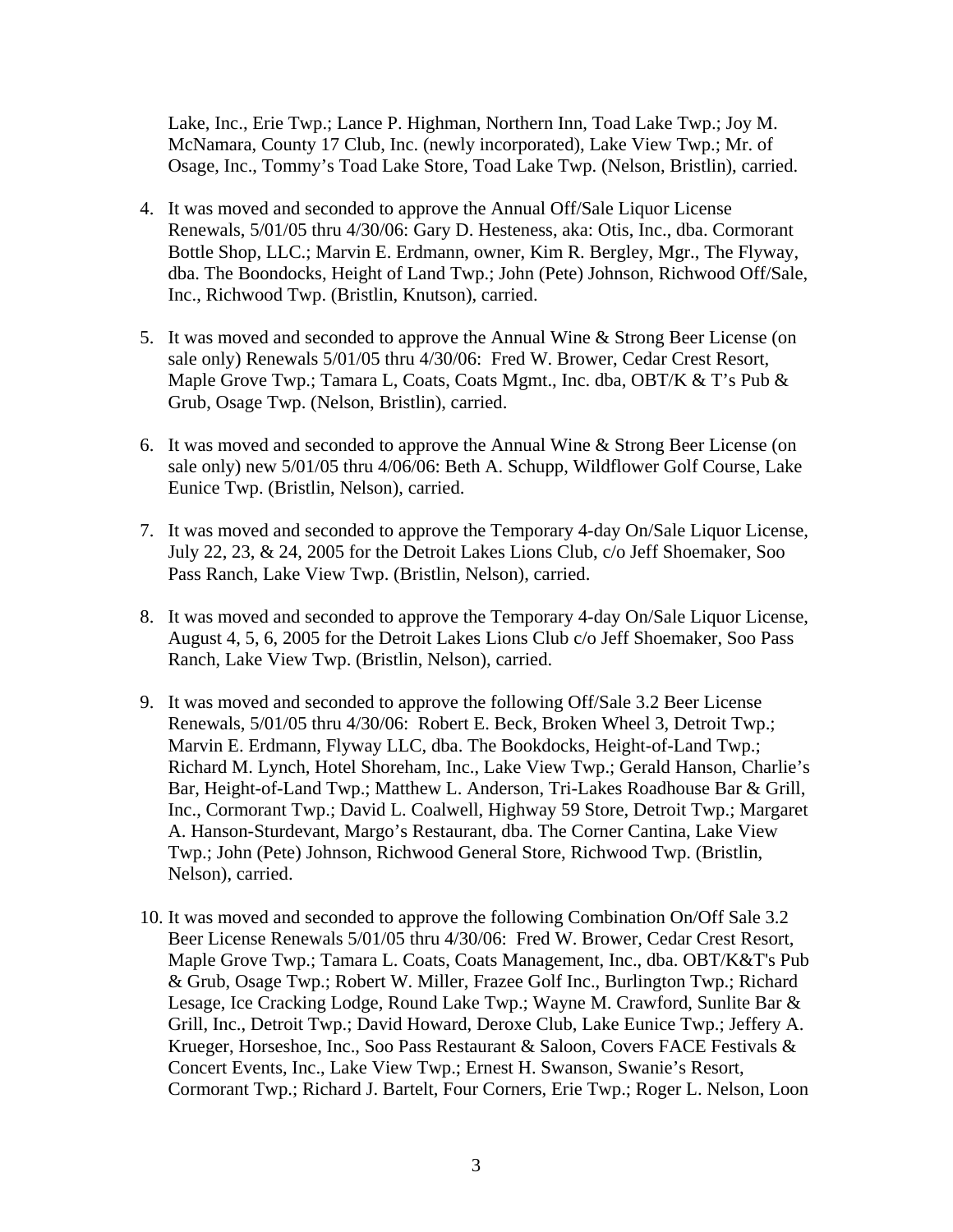Echo, Inc., dba. Elbow Lake Store & Bar, Round Lake Twp.; Michael R. Levin, Green Valley Golf Course, Cormorant Twp.; Donna M. Sindt, Pike Lake Resort & Campground, Round Lake Twp.; Michael D. Schumann, Pres., Rainbow Resort, Inc., Eagle View Twp.; Beth A. Schupp, Wildflower Golf Course, Lake Eunice Twp. (Bristlin, Knutson), carried.

11. It was moved and seconded to approve a request from the Auditor's Office to remove the restriction from the deed of all that part of Government Lot 6 of Section 4, Township 138 North, Range 41 West, Becker County, which lies south of County State Aid Highway #6, east of Minneapolis, St. Paul and Sault Ste. Marie Railway Company's right of way and west of County State Aid Highway #22, less the easterly 50 feet thereof. Containing 2.34 acres more or less, Terry Taves and Betsy Taves, husband and wife. Restriction language removed: Said property may never be used as a building site (Bristlin, Nelson), carried.

#### **Sheriff**

- 1. It was moved and seconded to pass Resolution No. 04-05-1C, authorizing the Board Chair and the County Administrator to sign on behalf of the county for the Annual Boat and Water Safety Grant in the amount of \$20,161 (Mulari, Nelson), carried.
- 2. It was moved and seconded to pass Resolution No. 04-05-1B, authorizing the Becker County Administrator to sign an agreement with the State of Minnesota to apply for the 2005 Outstate Boating Enforcement Supplement Agreement with an allocation of \$7,500 (Bristlin, Nelson), carried.
- 3. It was moved and seconded to pass Resolution No. 04-05-1H, to approve to hire a temporary part-time Boat & Water Deputy in the County Sheriff's Department due to work load and grant ability (Bristlin, Mulari), carried.
- 4. It was moved and seconded to move forward with the bid process for the Dispatch Communication Center (Bristlin, Mulari), carried.
- 5. Forfeitures and placement and utilization of funds for future and anticipated use were discussed and action was tabled as more research needs to be done.
- 6. It was moved and seconded to approve the contract with the State of Minnesota to accept six prisoners at \$52 per day (Mulari, Bristlin), carried.
- 7. It was moved and seconded to approve the State of Minnesota Department of Corrections contract with Becker County Housing with respect to the placement of an inmate construction work crew in the Detroit Lake Minimum Security Facility (Mulari, Nelson), carried.
- 8. It was moved and seconded to approve the ICWC Program Contract between the State of Minnesota, acting through its commissioner of corrections, Institution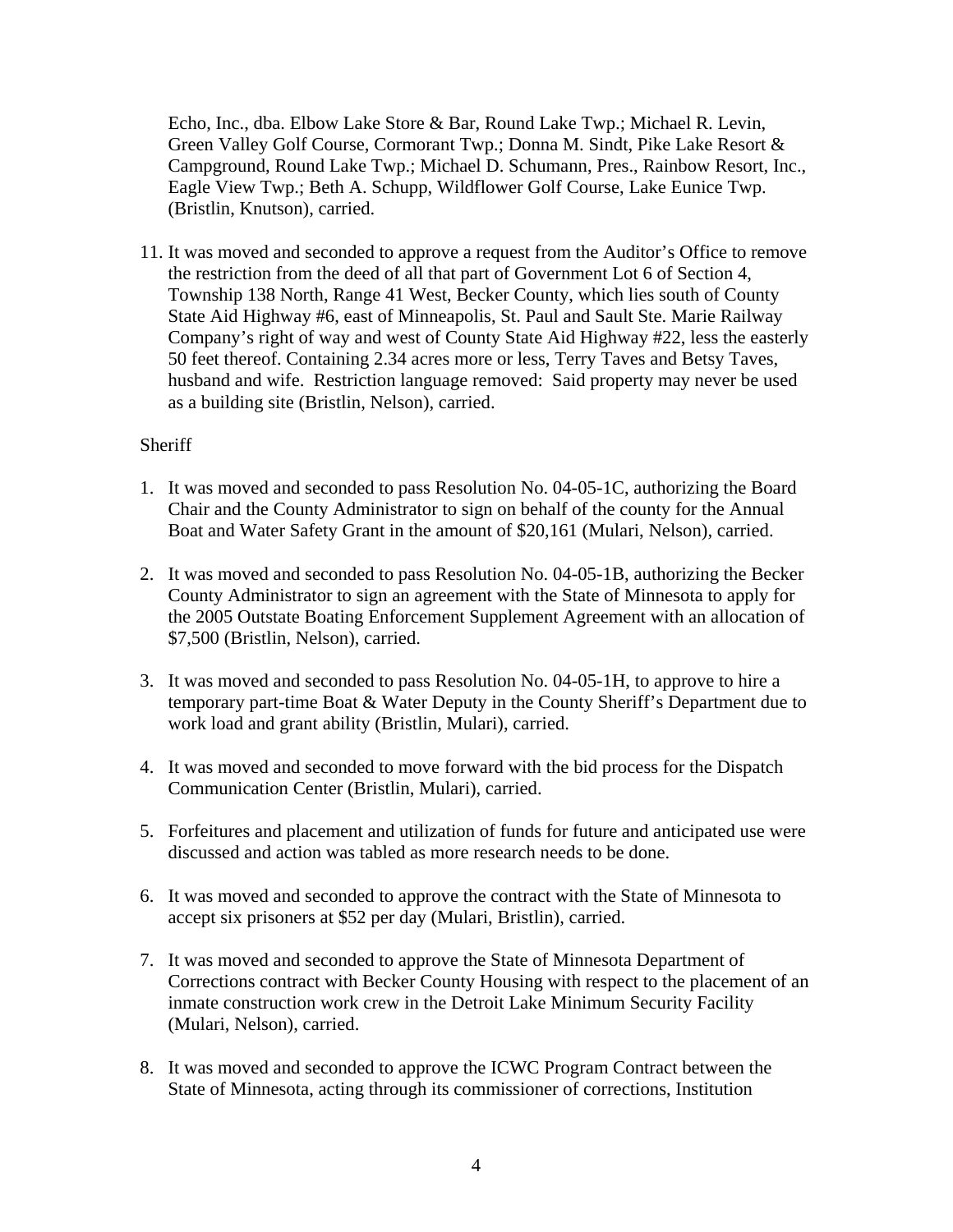Community Work Crew Affordable Housing Program and the Becker County Economic Development Agency for the services of the work crew for the fiscal year 2005 from May 15 to June 30 (Bristlin, Mulari), carried.

9. It was moved and seconded to approve the ICWC Program Contract between the State of Minnesota, acting through its commissioner of corrections, Institution Community Work Crew Affordable Housing Program and the Becker County Economic Development Agency for the services of the work crew for the term of July 1, 2005 through June 30, 2007 (Nelson, Bristlin), carried.

## Soil & Water

- 1. It was moved and seconded to pass Resolution No. 04-05-1A, adopting and implementing the Becker County Comprehensive Water Plan (Nelson, Knutson), carried.
- 2. It was moved and seconded to incorporate the Becker County Comprehensive Water Plan into the Becker County Strategic Plan (Nelson, Knutson), carried.

## Human Services

- 1. It was moved and seconded to approve the Agenda as amended (Nelson, Bristlin), carried.
- 2. It was moved and seconded to approve the Purchase of Service Contract with Hanna Rue for specialist services under the CADA Program, which is reimbursable under Medical Assistance (Mulari, Bristlin), carried.
- 3. It was moved and seconded to approve the Purchase of Service Contract with Neighbor to Neighbor, a Living at Home/Block Nurse Program providing services to residents of Frazee (Mulari, Nelson), carried.
- 4. It was moved and seconded to approve the Food Support Employment Contract with CEP (Knutson, Bristlin), carried.
- 5. It was moved and seconded to accept the Family Services, Adult Services and Probation Placement Reports (Mulari, Nelson), carried.
- 6. It was moved and seconded to approve the Human Services Claims (Bristlin, Mulari), carried.
- 7. It was moved and seconded to support TV-Turnoff Week sponsored by Community Health/Human Services (Knutson, Nelson), carried.
- 8. It was moved and seconded to approve the Community Health Claims (Bristlin, Mulari), carried.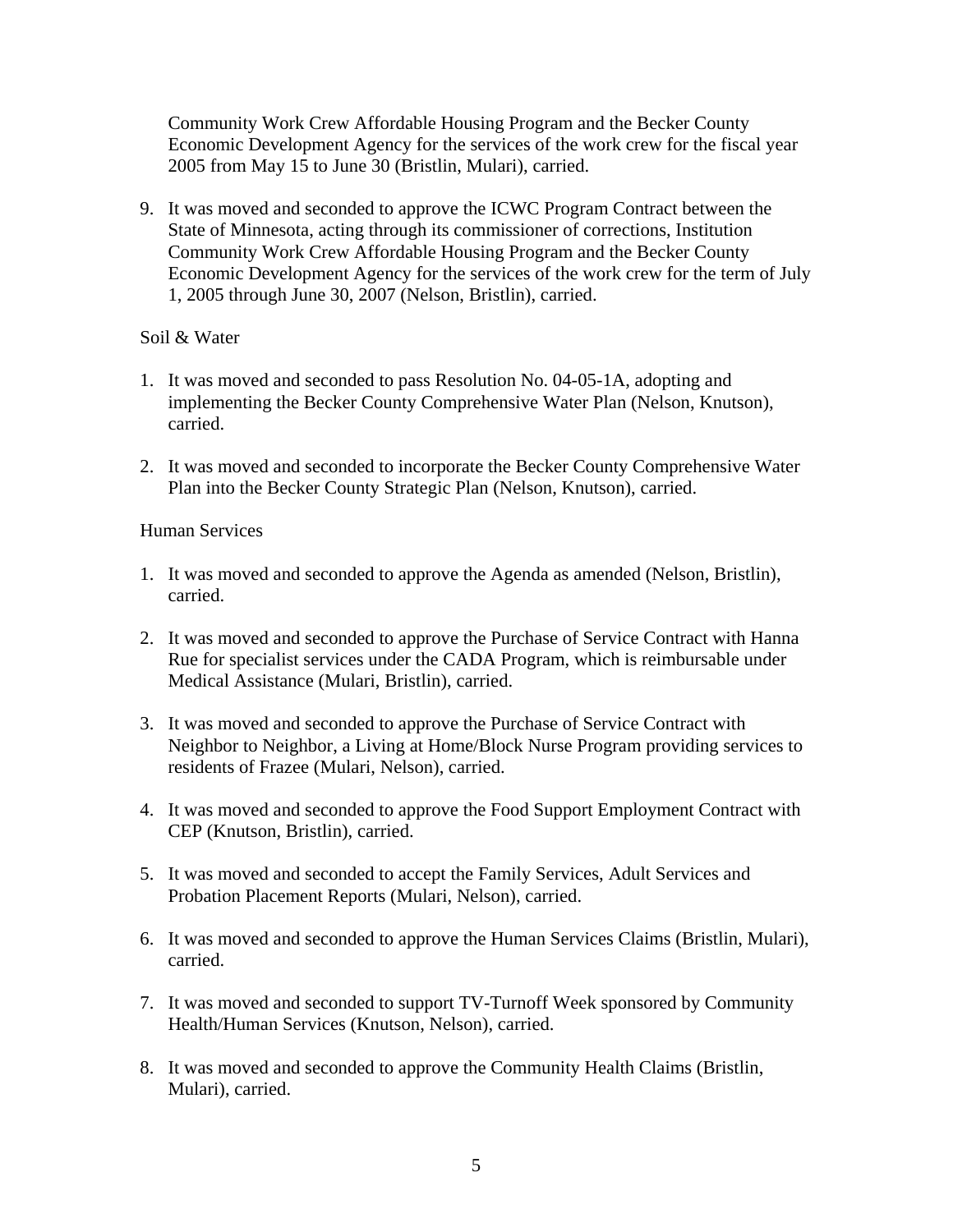9. It was moved and seconded to approve the Transit Claims (Bristlin, Knutson), carried.

The Minnesota Counties Insurance Trust Report was presented by Bruce Underall. Bruce presented Becker County with a plaque in certification of twenty-five years of commitment and loyalty.

## Planning & Zoning

1. It was moved and seconded to approve to direct the establishment of a county policy for acceptance of conservation easements (Knutson, Nelson), carried.

## Building Projects Update

Brian C. Berg, County Administrator gave an update on the current building projects and the upcoming building projects and timelines. RFQ's are due posted by Friday, April 15, 2005. These will be reviewed by the Space Needs Sub-Committee on Monday, April 18, and those chosen will be invited to interviews by the County Board at the Board Meeting of April 26. The Human Services Addition final inspection will be on Monday, April 18, and a grand opening was discussed and will be determined later. The Transit Garage Project should be done by late fall.

## Highway

- 1. It was moved and seconded to approve the Agenda (Mulari, Knutson), carried.
- 2. It was moved and seconded to pass Resolution No. 04-05-1D, awarding the bid for Project SAP 03-639-07, Etc. To Mark Sand & Gravel Co., low bidder (Knutson, Nelson), carried.
- 3. It was moved and seconded to pass Resolution No. 04-05-1E, authorizing the County Engineer to attend the NACE Conference in Bismarck, ND, April  $17 - 21$ , 2005 (Nelson, Knutson), carried.
- 4. It was moved and seconded to pass Resolution No. 04-05-1F, requesting MNDOT to perform a speed study on CSAH 32 from CSAH 29 to West Cotton Lake Road to something less than the currently posted 40 mph. because of the geometric change in that section of the road (Knutson, Nelson), carried.
- 5. Brad Wentz, Highway Engineer, gave a presentation to the Board updating them on Highway Funding and the projects that are to be completed this year and upcoming projects.